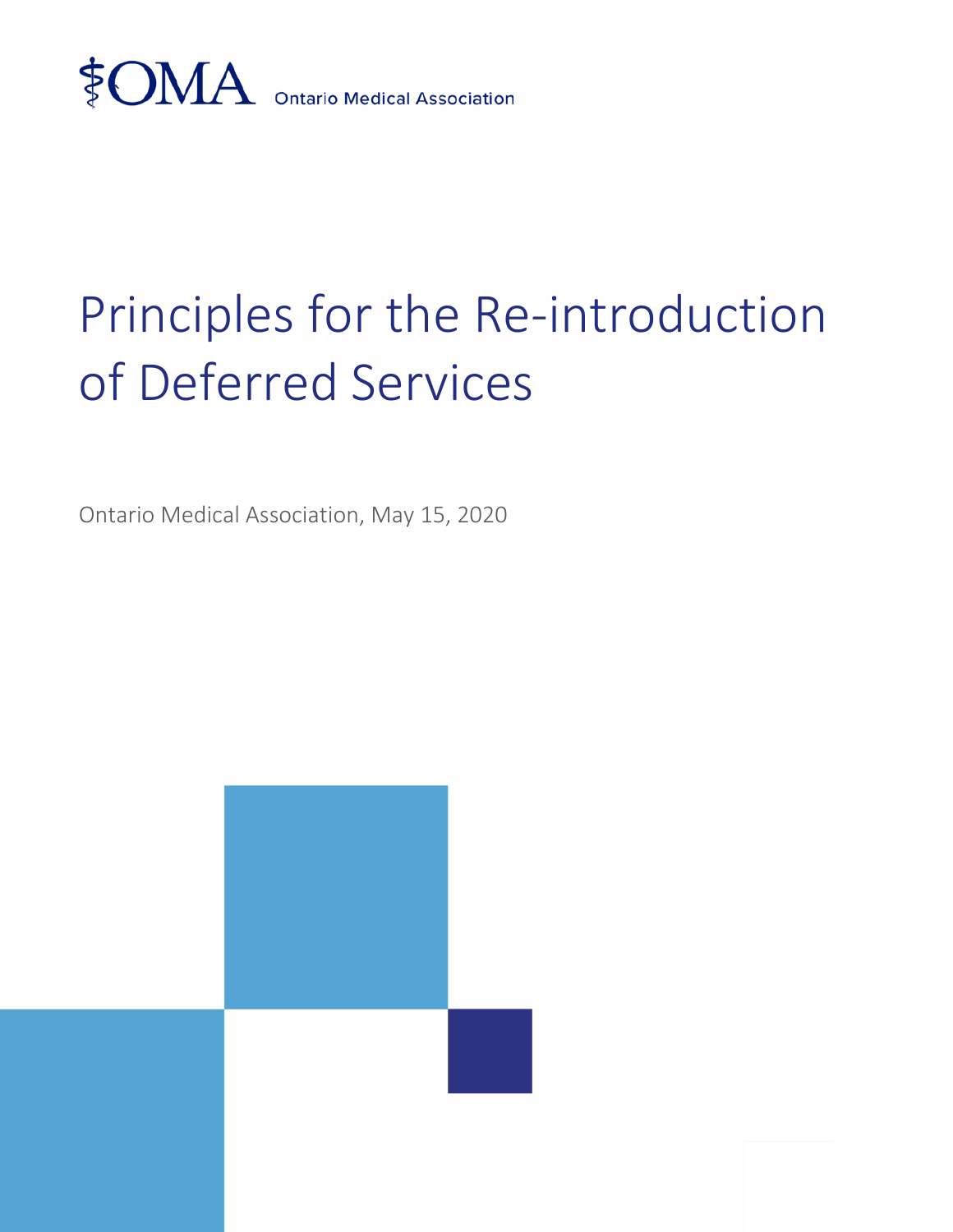# **Table of Contents**

| Part I: Guiding Principles to Allow for the Re-introduction of Deferred Services  5  |  |
|--------------------------------------------------------------------------------------|--|
|                                                                                      |  |
|                                                                                      |  |
|                                                                                      |  |
|                                                                                      |  |
|                                                                                      |  |
|                                                                                      |  |
|                                                                                      |  |
|                                                                                      |  |
|                                                                                      |  |
|                                                                                      |  |
|                                                                                      |  |
| Part II: Guiding Principles for Identifying Deferred Services to be Re-introduced  8 |  |
|                                                                                      |  |
|                                                                                      |  |
|                                                                                      |  |
|                                                                                      |  |
|                                                                                      |  |
|                                                                                      |  |
| For Outpatient Settings including Community Care, Home Care and Rehabilitation  12   |  |
|                                                                                      |  |
|                                                                                      |  |
|                                                                                      |  |
|                                                                                      |  |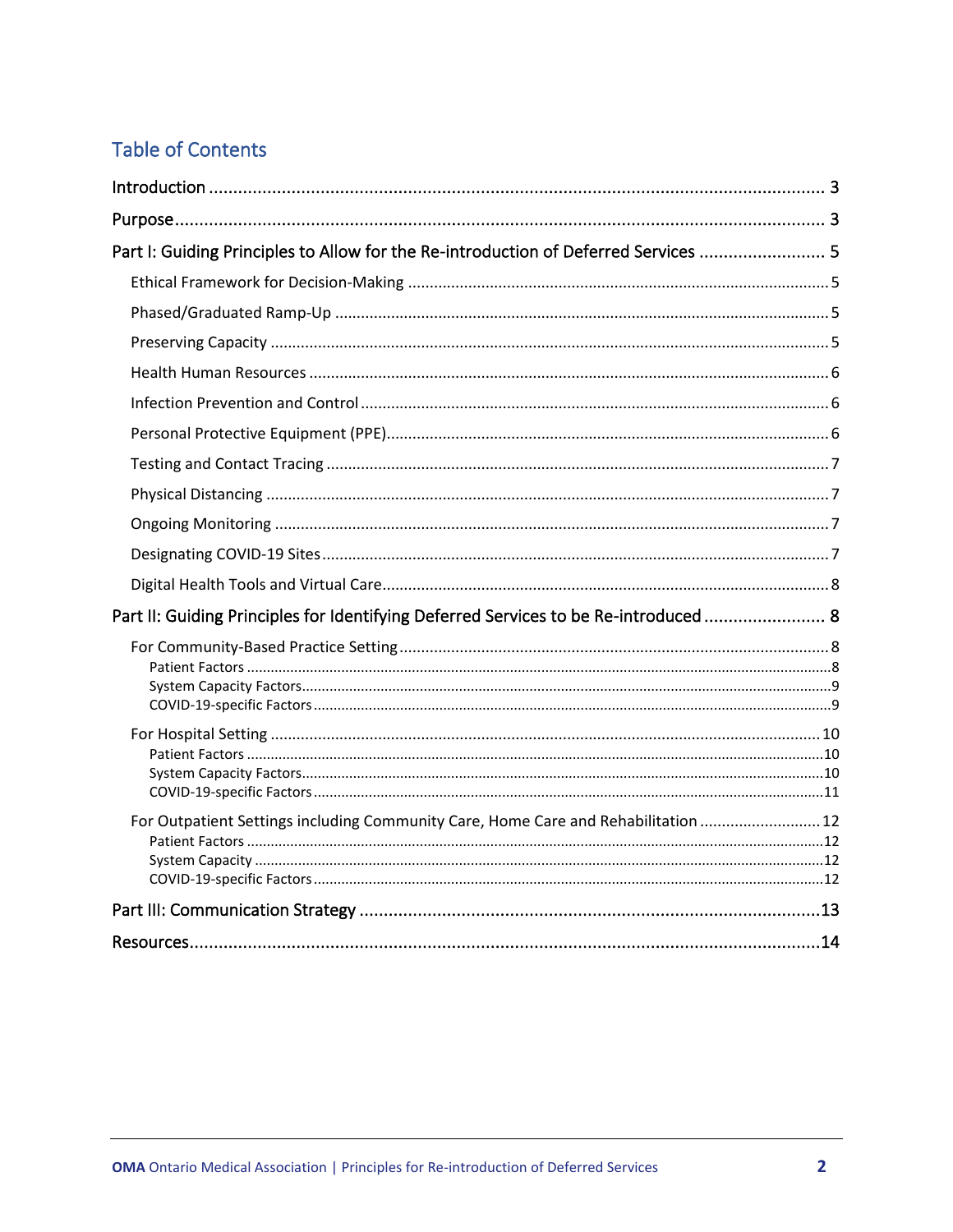# <span id="page-2-0"></span>**Introduction**

The present pandemic being felt throughout the world has put an unprecedented strain on Ontario's health care system. Certain services have been re-prioritized, including a reduction in deferred services, to prepare and manage the system for COVID-19. For the purpose of this document, "deferred services" refers to services that were specifically deferred or would have been deferred (i.e. identified as "deferrable").

As cases of COVID-19 continue at a manageable and declining rate, health care settings will need to prepare to begin re-introducing certain deferred services in a graduated manner, particularly to ensure that those requiring deferred services are not put at risk of increased morbidity. This re-introduction must be done with consideration for the continued threat of COVID-19 to patients, health care workers, and health care facility staff, as well as the continued risk of future outbreaks and surges of COVID-19 in congregate settings and the general population.

## <span id="page-2-1"></span>Purpose

The purpose of this document is to inform system-level guidance on how deferred services can be gradually ramped up. It builds on the document '*[A Measured Approach to Planning for](https://www.ontariohealth.ca/sites/ontariohealth/files/2020-05/A%20Measured%20Approach%20to%20Planning%20for%20Surgeries%20and%20Procedures%20During%20the%20COVID-19%20Pandemic.pdf)  [Surgeries and Procedures During the COVID-19 Pandemic](https://www.ontariohealth.ca/sites/ontariohealth/files/2020-05/A%20Measured%20Approach%20to%20Planning%20for%20Surgeries%20and%20Procedures%20During%20the%20COVID-19%20Pandemic.pdf)*' from Ontario Health, released May 7<sup>th</sup>, 2020, which focusses on feasibility of managing deferred care with criteria for ramping up, as well as roles and responsibilities of Ontario Health, regions, and hospitals in surgical and procedural planning during the COVID-19 pandemic. Other important and related guidance by the Ontario Medical Association (OMA) include '*[Guidance for Hospital Preparedness and](https://content.oma.org/wp-content/uploads/private/Guidance-for-Hospital-Preparedness-and-Management-of-COVID.pdf)  [Management of COVID](https://content.oma.org/wp-content/uploads/private/Guidance-for-Hospital-Preparedness-and-Management-of-COVID.pdf)*' which provides recommendations on the structure and operation of hospitals and alternate health facilities (AHFs) to manage deferred care while preserving capacity for a future outbreak/surge and '*[Reopening Ontario to a 'New Normal': Five Public](https://content.oma.org/wp-content/uploads/private/Reopening-Ontario-5-Public-Health-Pillars.pdf)  [Health Pillars for a Safe Return](https://content.oma.org/wp-content/uploads/private/Reopening-Ontario-5-Public-Health-Pillars.pdf)*' that details societal and public health considerations for reopening the province.

This document presents the factors which need to be considered in decision-making by government, health care facilities and physicians around which and how deferred services need to be ramped up, when ready, to both manage deferred care and ongoing demand while minimizing the risk of spreading COVID-19 and preserving capacity for a future outbreak/surge. This guidance speaks to deferred care provided in the community-based practice, hospital, and outpatient settings, recognizing that a holistic system-level approach will need to be taken by the government to ensure deferred services are ramped up safely. It is acknowledged that physicians and health care facilities will ultimately need to follow guidance and directives issued by the government, as well as guidance by professional societies/associations, regarding the reintroduction of deferred services.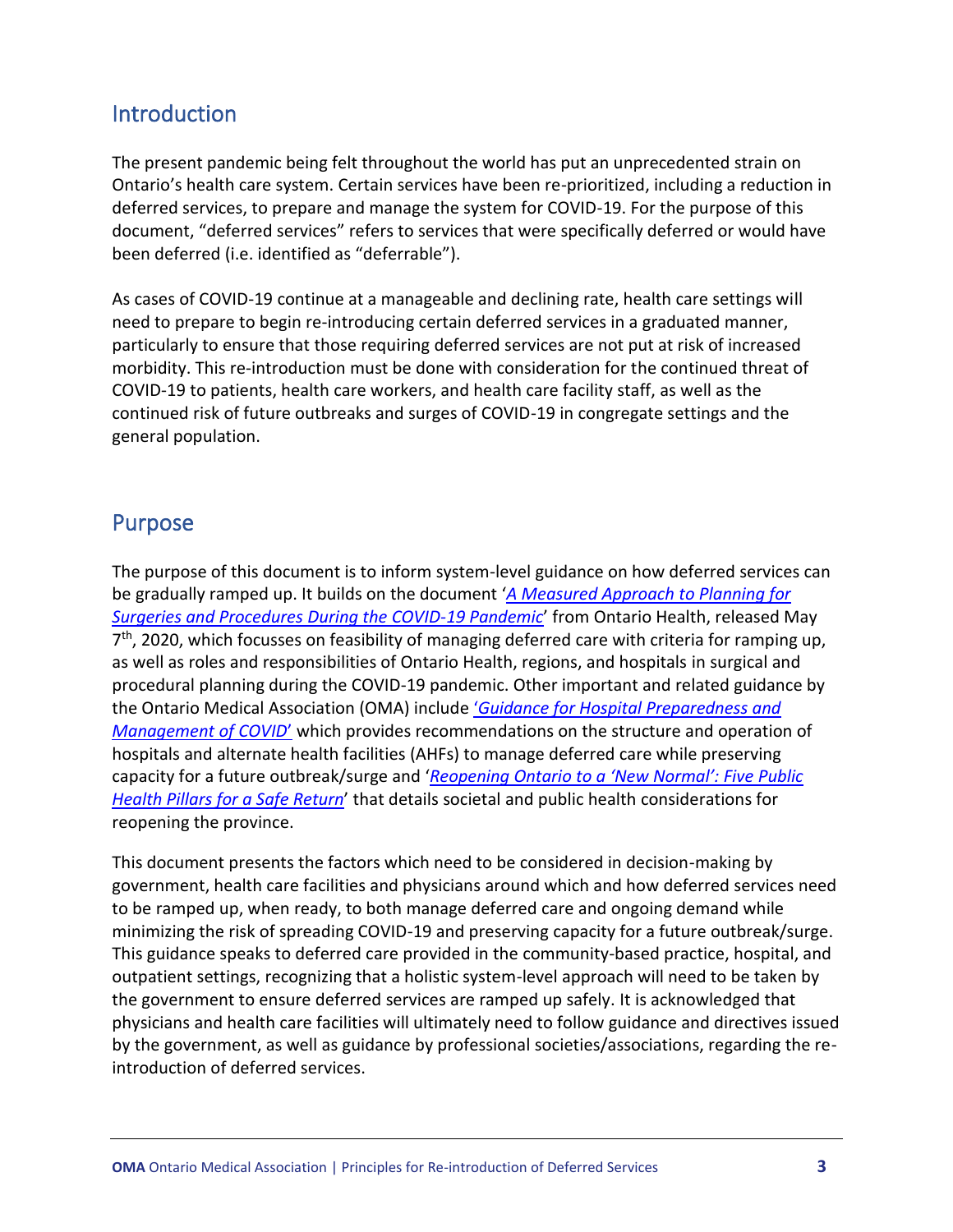**This document is divided into three parts:**

#### Part I: Guiding Principles to Allow for the Re-introduction of Deferred Services

This part presents principles to guide decision-making to determine readiness to re-introduce deferred services Į

## Part II: Guiding Principles for Identifying Deferred Services to be Re-introduced

This part presents principles to guide decision-making for identifying which deferred services to re-introduce in the community-based practice setting, hospital setting, and outpatient setting, when ready l

## Part III: Communication Strategy

This part presents key considerations for communicating the re-introduction of deferred services to the public/patients j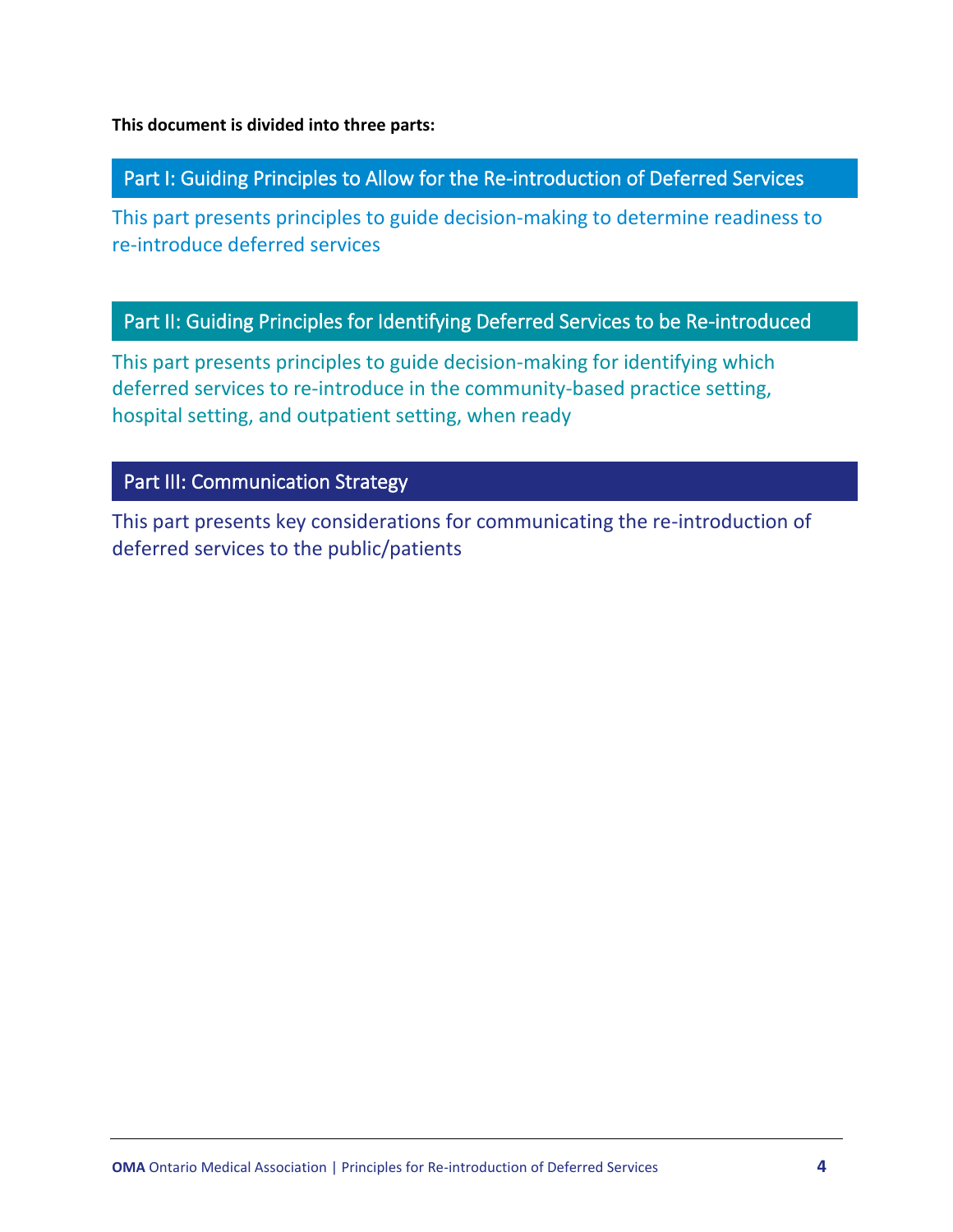# Part I: Guiding Principles to Allow for the Re-introduction of Deferred **Services**

This part presents principles to guide decision-making to determine readiness to re-introduce deferred services

#### <span id="page-4-0"></span>Ethical Framework for Decision-Making

- An ethical framework should be used to guide decision-making. Key considerations include:
	- $\circ$  Delivery of essential services takes precedence over any other consideration.
	- $\circ$  Decisions on how and when certain services will be re-introduced, and how to balance the allocation of scarce physician resources between COVID-19-related care and non-COVID-19 essential and deferred services, should be guided by the ethical principles of proportionality, non-maleficence, equity, and reciprocity, as stated by Ontario Health in its guidance.
	- $\circ$  Professional societies/associations will produce guidance for their members. However, to the greatest extent possible in a resource-constrained environment, decisions about prioritizing care, be it essential or deferred, should be based on individual patient risks while considering patient preferences.
	- o The needs of COVID-19 patients and the system's prioritized response to the pandemic should be balanced with the need to protect the health of patients with non-COVID-19 conditions. Decisions in this regard should be reached through cooperation with the medical regulator, local and provincial health authorities.
- Ramping up will vary by region dependant on local context.

#### <span id="page-4-1"></span>Phased/Graduated Ramp-Up

• To mitigate any negative or unintended consequences, deferred services should be reintroduced in a phased/graduated manner, first to balance the resource needs that are still required for the COVID-19 response, and second such that it does not substantially increase high risk and occult transmission of COVID-19. Changing circumstances may require a fluctuating need to ramp up and down deferred services, and in particular, reemergence of COVID-19 may require a dialing back of clinical care.

#### <span id="page-4-2"></span>Preserving Capacity

• Health care facilities and physicians should be nimble in re-introducing deferred services, by ensuring sufficient capacity and resources are maintained to respond to future potential COVID-19 outbreaks/surges, and as per the proportionality principle stated by Ontario Health in its guidance, decisions to resume or increase surgical and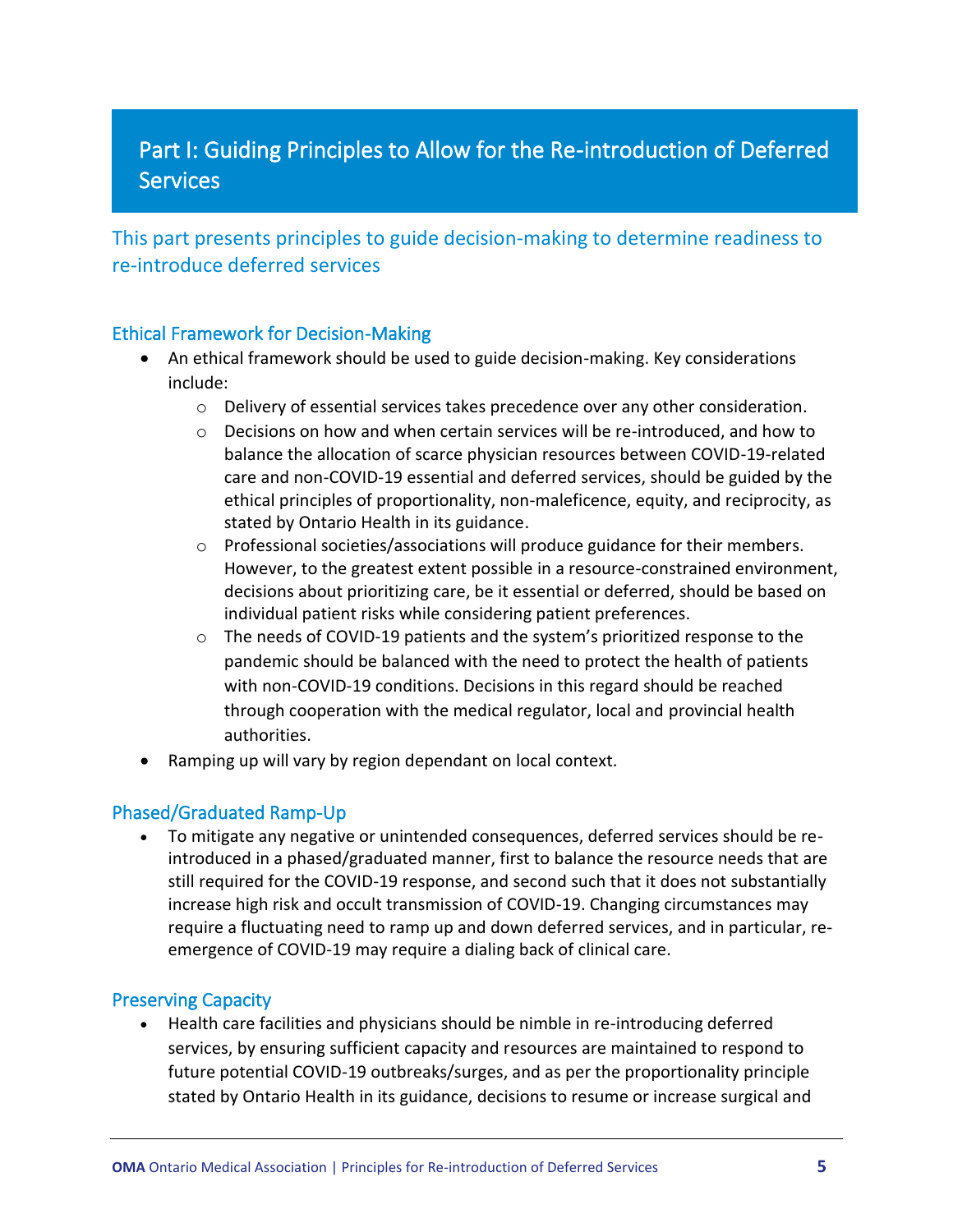procedural activities should be proportionate to the real or anticipated capacity to provide those services.

- Additional resources will be required to clear the backlog of deferred services. As stated in the Ontario Health guidance, the capacity that has been appropriately created during the acceleration phase of the pandemic, should be considered for use when planning to re-introduce deferred services. Furthermore, even after re-introducing deferred services, system efficiency will remain low.
- Decisions to reintroduce deferred services should be made in consideration of necessary drug availability and ensuring a continued drug supply for urgent services.

#### <span id="page-5-0"></span>Health Human Resources

- Adequate capacity of health human resources must be available in the health care setting, both to allocate to the re-introduction of deferred care as well as respond to a potential future outbreak/surge of COVID-19.
- Allocation of health human resources to ramping up deferred care should not unduly impact the health human resources required for essential care.
	- $\circ$  As stated in the Ontario Health guidance, this includes consideration of overall workforce availability, as well as health human resources being directed to support long-term care.

#### <span id="page-5-1"></span>Infection Prevention and Control

- Infection prevention and control (IPAC) procedures must be continuously implemented in both COVID-19 and non-COVID-19 care areas, and should be prioritized as per the IPAC Hierarchy of Controls: elimination, substitution, engineering controls, administrative controls, and PPE.
- Continued capacity, including health human resources, must be in place to screen incoming patients in accordance with the [Ontario Ministry of Health's COVID](http://www.health.gov.on.ca/en/pro/programs/publichealth/coronavirus/docs/2019_patient_screening_guidance.pdf)-19 Patient [Screening Guidance.](http://www.health.gov.on.ca/en/pro/programs/publichealth/coronavirus/docs/2019_patient_screening_guidance.pdf)
- Settings should evaluate for high-contact areas and increase the frequency of cleaning in these areas, and increase and communicate access to handwashing and handsanitizing facilities.
	- $\circ$  This will need to be codified in new or updated policies and procedures for the health care setting.
- Adequate provincial supply of hand sanitizer and cleaning/disinfecting products must be made available in the province for all health care settings.

#### <span id="page-5-2"></span>Personal Protective Equipment (PPE)

- Sufficient PPE as recommended by Public Health Ontario's Infection Prevention and [Control Recommendations for Use of PPE](https://www.publichealthontario.ca/-/media/documents/ncov/updated-ipac-measures-covid-19.pdf?la=en) – must be available for all health care workers, and the phased/graduated approach to ramping up deferred services should be informed by the availability of PPE in stock.
	- o Availability of PPE should be coordinated by a provincial government strategy for sustainable procurement and ethical distribution.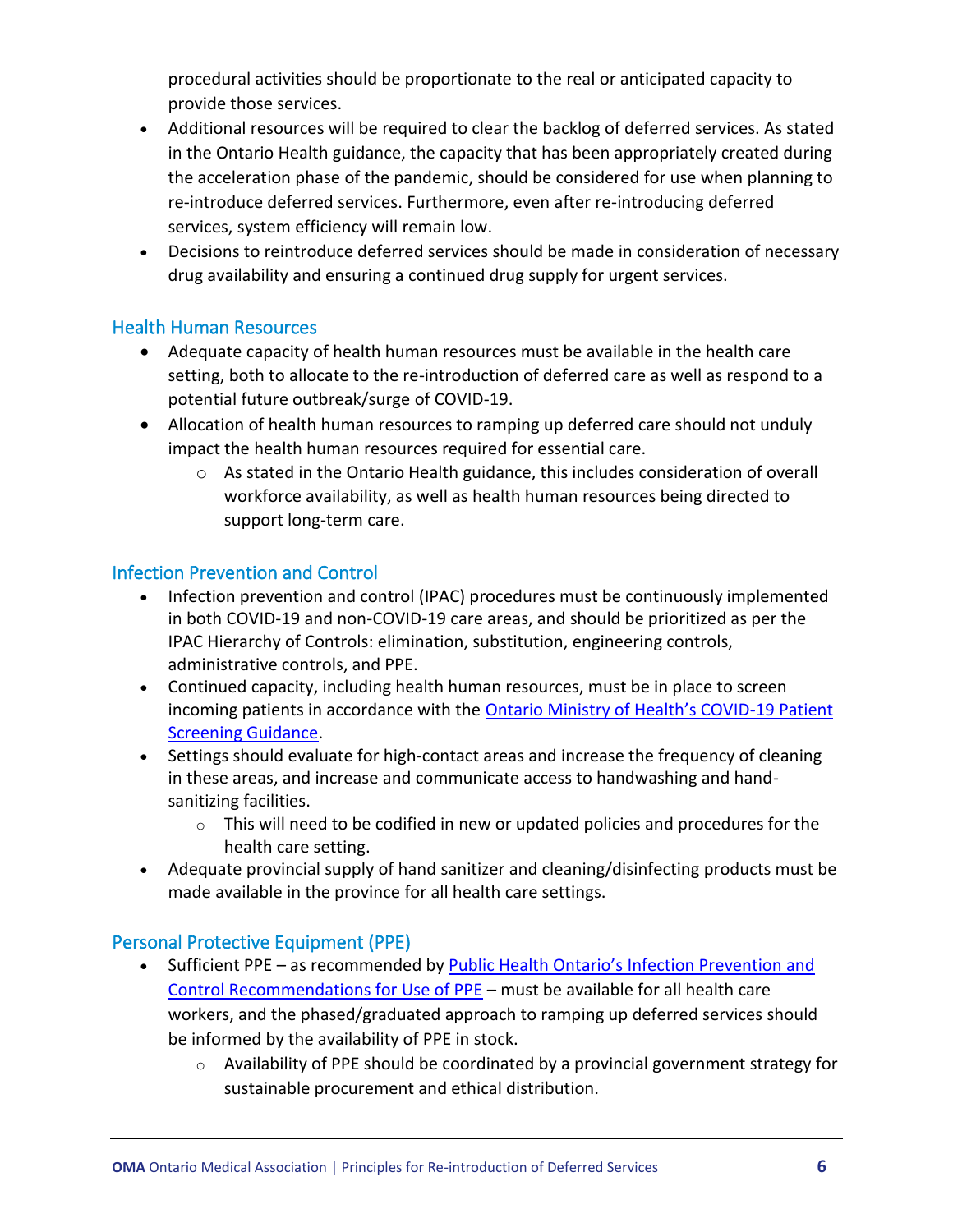• Care, including both essential and deferred services, should only be provided where appropriate PPE is available and in proportion to the overall stock of PPE available to maintain sufficient supply for urgent services and potential future surges.

#### <span id="page-6-0"></span>Testing and Contact Tracing

- Priority testing must be available for all health care workers and those who live with health care workers as per Ministry of Health's COVID[-19 Provincial Testing Guidance](http://www.health.gov.on.ca/en/pro/programs/publichealth/coronavirus/docs/2019_covid_testing_guidance.pdf)  [Update.](http://www.health.gov.on.ca/en/pro/programs/publichealth/coronavirus/docs/2019_covid_testing_guidance.pdf)
- Priority testing should be available for all special patient populations, such as patients undergoing chemotherapy/cancer treatment, dialysis, pre-/post-transplant, pregnant persons, neonates, as per Ministry of Health's COVID[-19 Provincial Testing Guidance](http://www.health.gov.on.ca/en/pro/programs/publichealth/coronavirus/docs/2019_covid_testing_guidance.pdf)  [Update.](http://www.health.gov.on.ca/en/pro/programs/publichealth/coronavirus/docs/2019_covid_testing_guidance.pdf)
- An implementation strategy on how to facilitate priority testing will be required.
- Capacity should be available to test patients at point-of-care if required, to mitigate risk for patients receiving non-COVID-19 clinical and surgical services and their health care providers.
- Capacity to conduct rapid contact tracing for COVID-19 patients must be available.
	- $\circ$  Increased capacity should be enabled by innovative technology solutions at a system level, such as Bluetooth applications, but these solutions must have sufficient privacy protection, be paired with significant efforts to reach majority population uptake to be effective, and can only contribute to and not replace manual tracing.

#### <span id="page-6-1"></span>Physical Distancing

• Health care settings must have a strategy and the capacity and infrastructure to ensure physical distancing measures continue.

#### <span id="page-6-2"></span>Ongoing Monitoring

- Continued COVID-19 surveillance within a health care setting is essential to determine if service re-introduction is being done safely and to identify potential risks.
	- $\circ$  For example, random testing of health care workers and in-patients to detect occult cases in hospitals and testing of all patients before entering the health care facility may be used if testing capacity is available.
- Strategies for ramp-up and frameworks for decision-making should be regularly reviewed and re-evaluated based on lessons identified from monitoring and surveillance as well as updates to provincial recommendations.

#### <span id="page-6-3"></span>Designating COVID-19 Sites

• Consideration should be given to designating spaces and/or facilities for COVID-19 care to facilitate the re-introduction of deferred services in non-COVID-19 designated spaces. Given that not all patients with COVID-19 will be known on presentation due to the risk of asymptomatic and pre-symptomatic transmission, infection prevention and control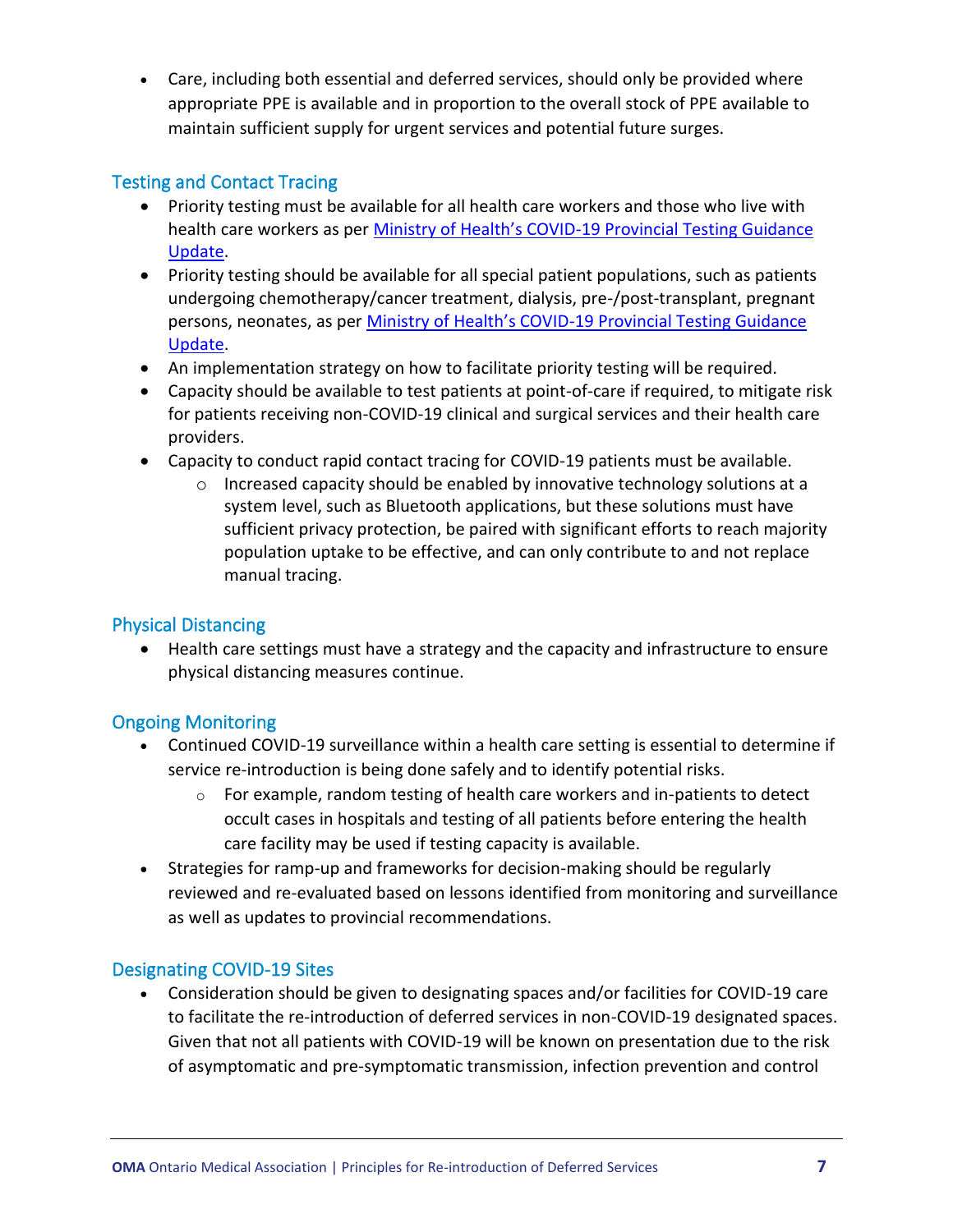procedures and adequate PPE must be utilized in both settings. See OMA's Guidance for [Hospital Preparedness and Management of COVID-19.](https://content.oma.org/wp-content/uploads/private/Guidance-for-Hospital-Preparedness-and-Management-of-COVID.pdf)

#### <span id="page-7-0"></span>Digital Health Tools and Virtual Care

- Virtual care, where appropriate, should be used to facilitate a gradual ramping up of deferred services whilst conserving scarce resources such as PPE and clinic/hospital spaces.
- Patients with access to digital health tools should be empowered to use them to selfmanage their non-COVID-19 conditions, particularly for chronic diseases, to prevent these conditions from becoming emergent as deferred services are gradually ramped up.

# Part II: Guiding Principles for Identifying Deferred Services to be Re-introduced

This part presents principles to guide decision-making for identifying which deferred services to re-introduce in the community-based practice setting, hospital setting, and outpatient setting, when ready l.

Overall, decision-making should take into account three key factors:

- Patient factors, including a patient's condition, co-morbidities, physical, mental, and social well-being, and the options and risks related to their required care. Risk is according to the impact of waiting on patients' physical and mental health;
- System capacity factors, including the resources required to provide specific services; and,
- COVID-19-specific factors, including the prevalence within the community, testing, and the risk of exposure to and transmission of COVID-19 presented by providing a service.

The principles presented below provide setting-specific guidance according to each of these three factors.

#### <span id="page-7-1"></span>For Community-Based Practice Setting

#### <span id="page-7-2"></span>Patient Factors

• Physicians are in the best position to prioritize care in their practice based on their understanding of the local need and patient populations. This will require physicians to come together and to balance risks within and between disciplines. Decisions will need to be made in conjunction with regional tables.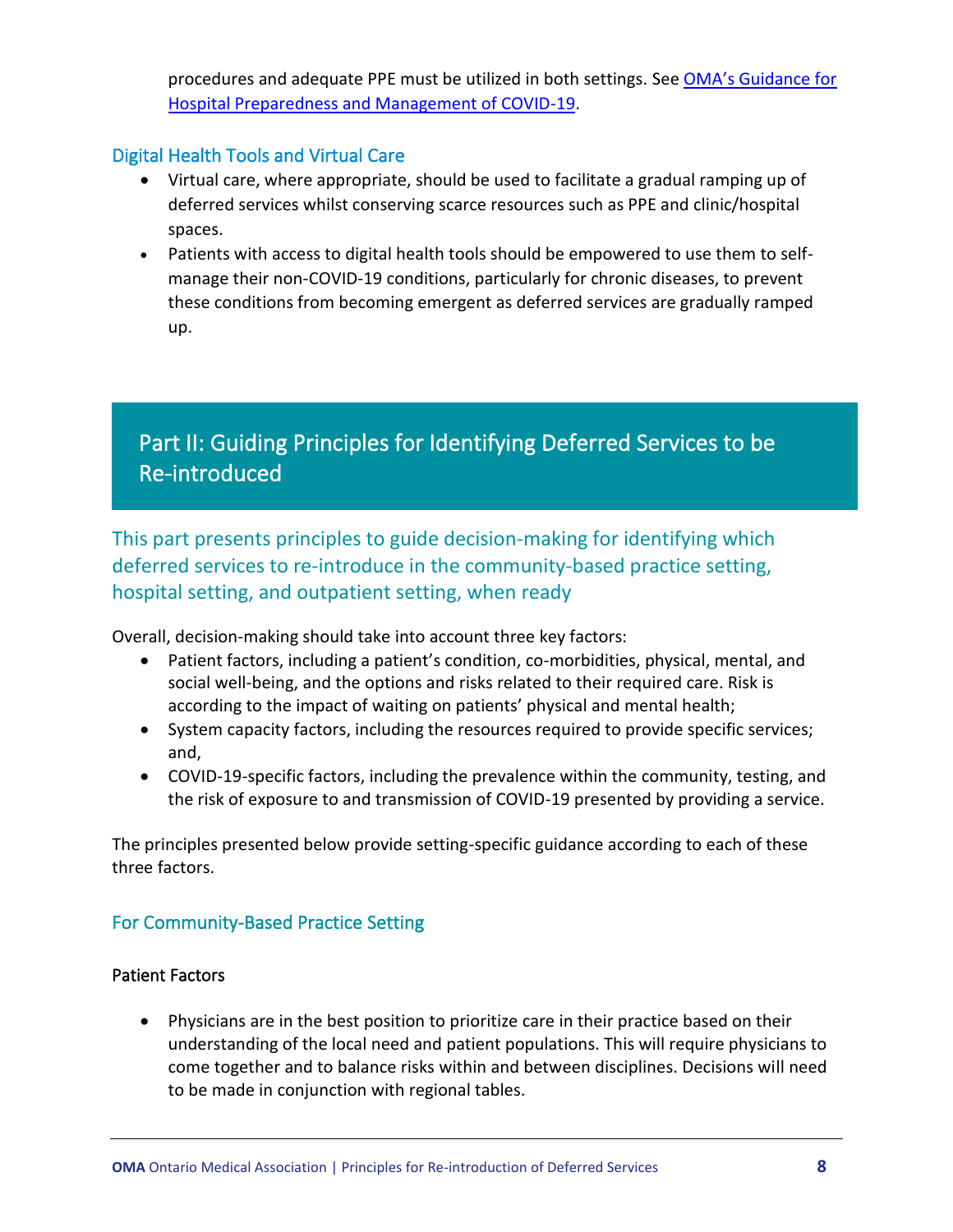- Continuously monitor and assess:
	- o what services require an urgent in-person visit;
	- $\circ$  which in-person services can be safely deferred and for what length of time; and
	- $\circ$  what services can be appropriately and effectively provided virtually as well as which patients have access to devices that enable virtual care.
- Re-introduce deferred services in a graduated manner in order to enable access to timesensitive care to the greatest extent possible.
- Consider a patient's physical, mental, and social well-being in determining what is timesensitive.
- Consider a patient's level of risk for COVID-19.

#### <span id="page-8-0"></span>System Capacity Factors

- Determine current availability and anticipated need for PPE to provide deferred services, per [Public Health Ontario's Infection Prevention and Control](https://www.publichealthontario.ca/-/media/documents/ncov/updated-ipac-measures-covid-19.pdf?la=en)  [Recommendations for Use of PPE.](https://www.publichealthontario.ca/-/media/documents/ncov/updated-ipac-measures-covid-19.pdf?la=en)
- Implement physical distancing as much as possible, including:
	- o Minimizing interactions between health care workers and between health care workers and patients, such as limiting the number of patients permitted in the office at one time;
	- o Staggering coverage in the office to ensure availability;
	- o Minimizing the number of workers in the office;
	- o Increasing distance between workstations;
	- o Minimizing people in lines and waiting rooms, as relevant;
	- o Keeping distance until executing an exam; and,
	- $\circ$  Conducting elements of required in-person appointments virtually, such as preparatory work, where possible.
- Consider laboratory capacity, including laboratory medicine physicians and other laboratory-based health human resources, as labs continue to provide COVID-19 testing support. Care must be taken not to overwhelm these finite resources in making decisions related to ramping up services that require laboratory capacity.
- Regularly communicate with colleagues regarding best practices and ways to deal with limited resources.

#### <span id="page-8-1"></span>COVID-19-specific Factors

- The prevalence of COVID-19 within the community should be considered to determine the level of risk presented by asymptomatic transmission in reintroducing certain deferred services to those who screen negative for COVID-19.
- Physicians should monitor levels of COVID-19 amongst their patient population to determine if deferred services can continue to be provided safely.
- Physicians and/or staff should screen patients for COVID-19 symptoms before determining if services can safely be provided.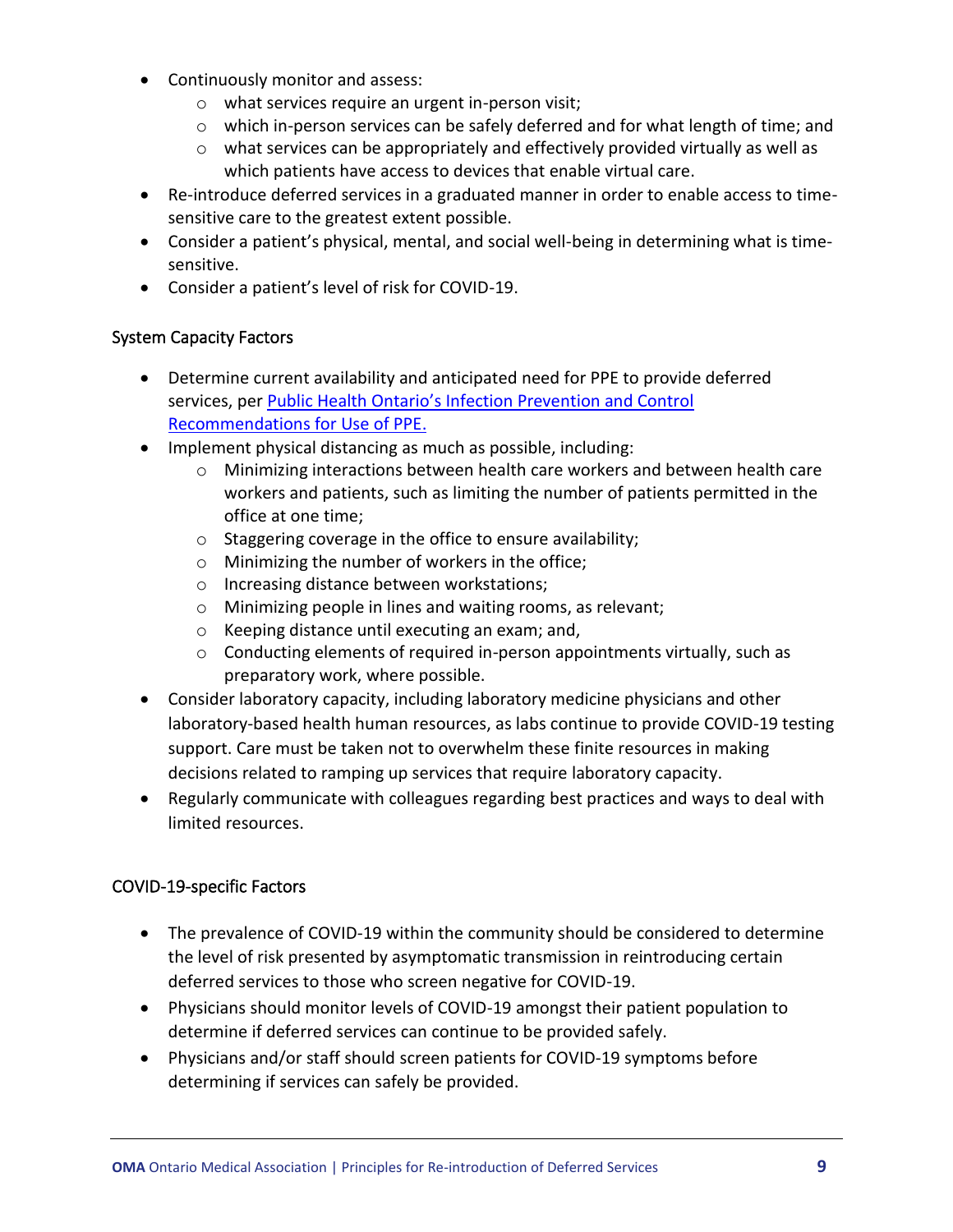## <span id="page-9-0"></span>For Hospital Setting

#### <span id="page-9-1"></span>Patient Factors

- Re-introduce deferred services in a graduated manner to enable access to time-sensitive care to the greatest extent possible. This would include, but is not limited to:
	- o Time-related disease like certain cancers, particularly if the outcome is treatment related;
	- o Treatments/procedures for which there is risk of significant morbidity or mortality if there continues to be delays; and
	- o Non-emergent activity that will or may convert to emergent.
- Consider a patient's physical, mental, and social well-being in determining what is timesensitive.
- Consider a patient's level of risk for COVID-19.
- Consider treating healthy patients suitable for day surgery or short stay (overnight) inpatient care and procedures amenable to local or regional anaesthesia techniques in an attempt to minimize impact on hospital resources.

#### <span id="page-9-2"></span>System Capacity Factors

- Re-introduce deferred services in a phased/graduated manner; however, the timing and specific service introduction may vary from organization to organization based on capacity.
- Each hospital should review all deferred services in engagement with the treating physician, relevant department head(s), and multi-disciplinary health care team members.
- Decisions to re-introduce certain deferred services must be made while preserving surge capacity for potential future outbreaks. As stated in the Ontario Health guidance, a hospital must have at least 15% acute care capacity reserved for COVID-19 care.
- Determine availability of ICU capacity for deferred care requiring predictable ICU stay.
- Maintain capacity within emergency departments for urgent services and surge capacity.
- Determine availability of resources necessary for a deferred service, including:
	- o Current supply and anticipated need for PPE, per [Public Health Ontario's](https://www.publichealthontario.ca/-/media/documents/ncov/updated-ipac-measures-covid-19.pdf?la=en)  [Infection Prevention and Control Recommendations for Use of PPE;](https://www.publichealthontario.ca/-/media/documents/ncov/updated-ipac-measures-covid-19.pdf?la=en)
	- o Availability of necessary drugs while ensuring a continued drug supply for urgent services;
	- o Availability of health human resources, including interprofessional team members;
	- $\circ$  Beds and designated beds within institutions, which must be managed according to the priority and needs of patients;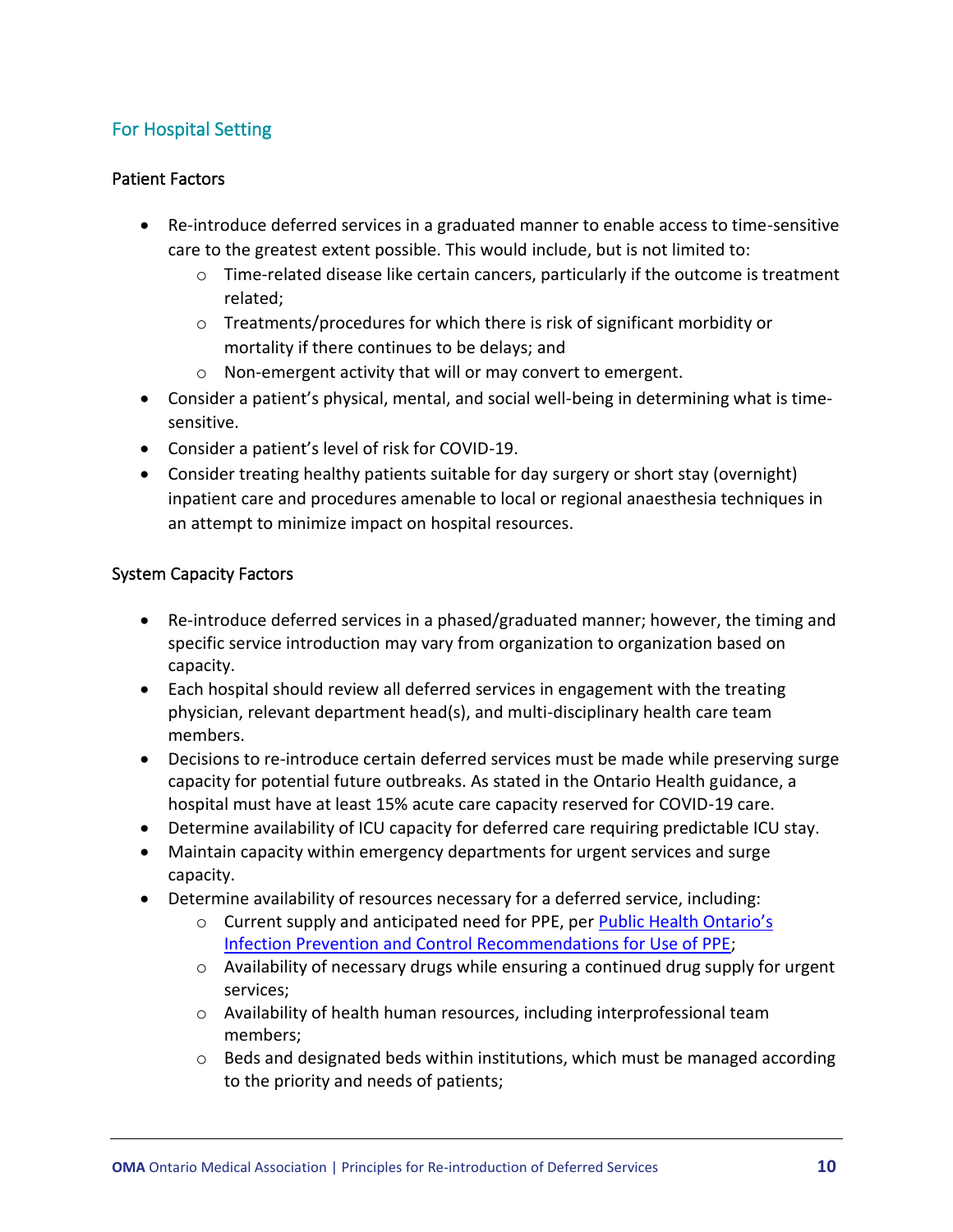- o Laboratory capacity, including laboratory medicine physicians and other laboratory-based health human resources, as labs continue to provide COVID-19 testing support. Care must be taken not to overwhelm these finite resources in making decisions related to ramping up services that require laboratory capacity;
- o Availability of hospital spaces for safely providing deferred care:
	- Availability of space that can be re-purposed to provide deferred services, including the establishment of designated spaces within the hospital and/or alternate health facilities (AHFs) for either COVID-19 or non-COVID-19 care; see [OMA's Guidance for Hospital Preparedness and](https://content.oma.org/wp-content/uploads/private/Guidance-for-Hospital-Preparedness-and-Management-of-COVID.pdf)  [Management of COVID-19.](https://content.oma.org/wp-content/uploads/private/Guidance-for-Hospital-Preparedness-and-Management-of-COVID.pdf)
	- Implement physical distancing as much as possible when providing deferred care. For examples in the hospital setting, see the [OMA's](https://content.oma.org/wp-content/uploads/private/Guidance-for-Hospital-Preparedness-and-Management-of-COVID.pdf)  [Guidance for Hospital Preparedness and Management of COVID-19.](https://content.oma.org/wp-content/uploads/private/Guidance-for-Hospital-Preparedness-and-Management-of-COVID.pdf)
- o While re-introducing deferred services in accordance with patient needs, facilities should also maximize the delivery of services that do not require significant resources in terms of PPE, drugs, health human resources, and hospital resources including ventilators and ICU space, to address the backlog of services while limiting demand on these critical resources.
- Community-based practice and outpatient supports required beyond discharge must be considered before determining if there is system capacity to reintroduce a service. See "For Community-Based Practice Setting" and "For Outpatient Setting" in this document.
- For surgical/diagnostic services, the Wait Time Information System (WTIS) priority system would be one method to prioritize patient need.
- Centralized referrals through a single-entry, team-based model can be utilized to shorten wait lists and address the backlog of surgical services in an equitable and efficient manner, as recommended in the [Canadian Medical Association Journal.](https://www.cmaj.ca/content/cmaj/early/2020/05/06/cmaj.200791.full.pdf)
- Take a regional approach wherever possible for deferred specialized services, to enable some capacity within a region for a given service. This may mean that patients may receive their deferred specialized care at a health care facility other than their usual site of care in order to maximize the available capacity in the system.

#### <span id="page-10-0"></span>COVID-19-specific Factors

- Monitor the influx of COVID-19 patients within the hospital and local trends and prevalence of COVID-19 within the community to determine the level of risk presented by asymptomatic transmission in reintroducing certain deferred services to those who screen negative for COVID-19, and in determining if services can safely be provided without knowing conclusively via testing if a patient has COVID-19.
- Hospitals should develop strategies for segregating COVID-19 and non-COVID-19-related care, and for prioritizing patient and worker health and safety prior to reintroducing deferred services (see [OMA's Guidance for Hospital Preparedness and Management of](https://content.oma.org/wp-content/uploads/private/Guidance-for-Hospital-Preparedness-and-Management-of-COVID.pdf)  [COVID-19\).](https://content.oma.org/wp-content/uploads/private/Guidance-for-Hospital-Preparedness-and-Management-of-COVID.pdf)
- For ambulatory clinics, strategies need to minimize risk of COVID-19 transmission such as segregating care within clinics, separating days of clinical activity or different clinics addressing non-COVID-19 and suspected COVID-19 patients.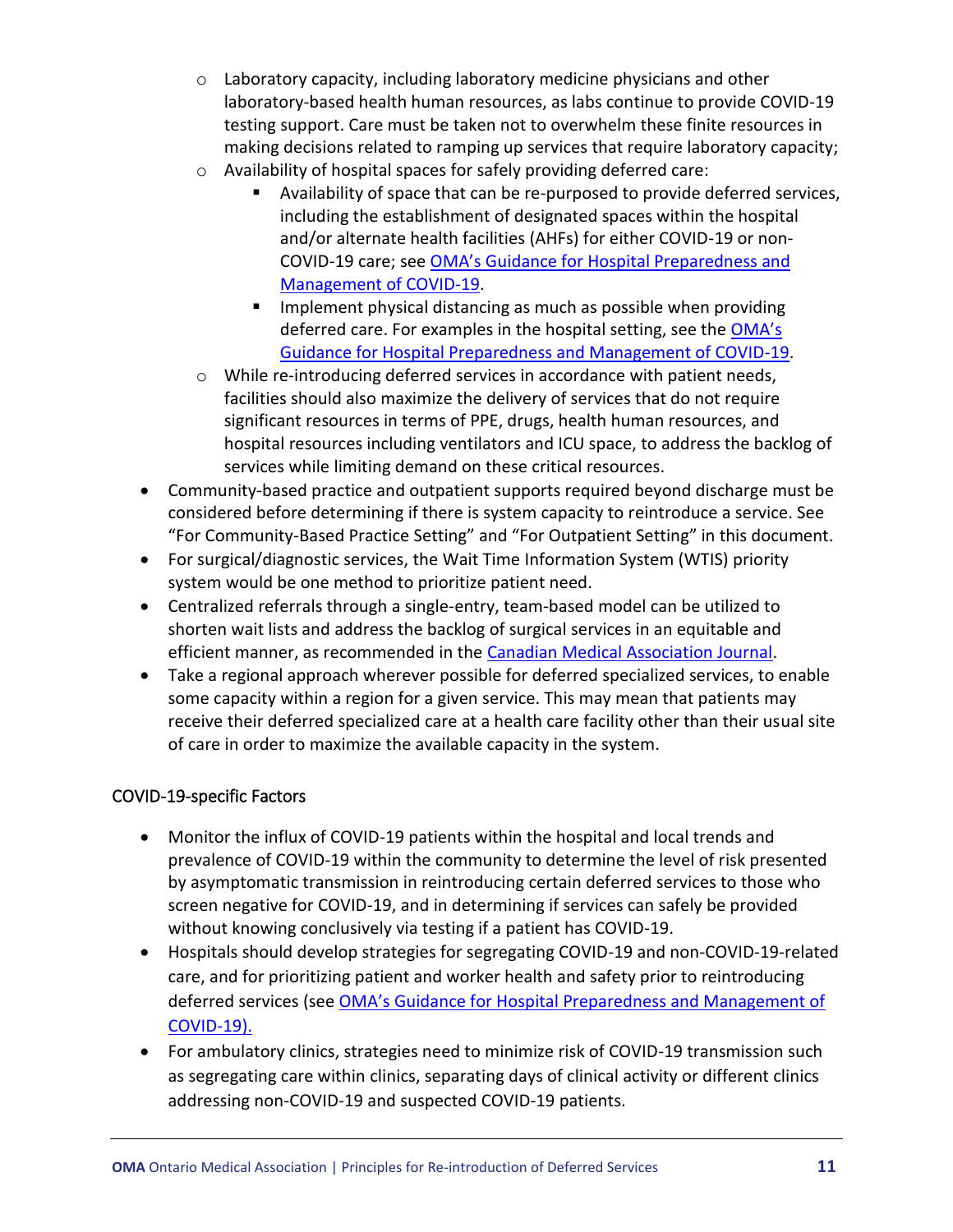#### <span id="page-11-0"></span>For Outpatient Settings including Community Care, Home Care and Rehabilitation

#### <span id="page-11-1"></span>Patient Factors

- Re-introduce deferred services in a graduated manner in order to enable access to timesensitive care to the greatest extent possible.
- Consider a patient's physical, mental, and social well-being in determining what is timesensitive.
- Consider a patient's level of risk for COVID-19.
- Use virtual care, where appropriate, to facilitate expedited discharge of patients from hospitals and reduce outpatient/post-surgical visits.

#### <span id="page-11-2"></span>System Capacity

- Determine the current availability and anticipated need for PPE to provide outpatient care.
- Shift deferred surgeries from hospitals to outpatient surgeries wherever possible, and where appropriate PPE is available.
- Ensure the capacity of home and community care supports for patients, particularly to facilitate expedited discharge of patients from hospitals.
- Determine the availability of rehabilitation and therapy facilities required for outpatient care.
- Use digital health tools to provide secure communication between members of a health care team and secure transmission of care directives from family physicians to other institutions where possible.
- Home care should be allowed to provide services inside long-term care facilities such as IV antibiotics. Any decisions about staff moving between facilities must consider the risk of disease transmission, and expertise and availability of staff. Additional PPE precautions may be needed in these circumstances.
- Integration of care settings and providers can facilitate re-introduction of deferred services by supporting community-based infrastructure and preventing hospitalizations. This can be enabled by advancing the development of Ontario Health Teams where possible.

#### <span id="page-11-3"></span>COVID-19-specific Factors

• Outpatient testing should be conducted wherever possible.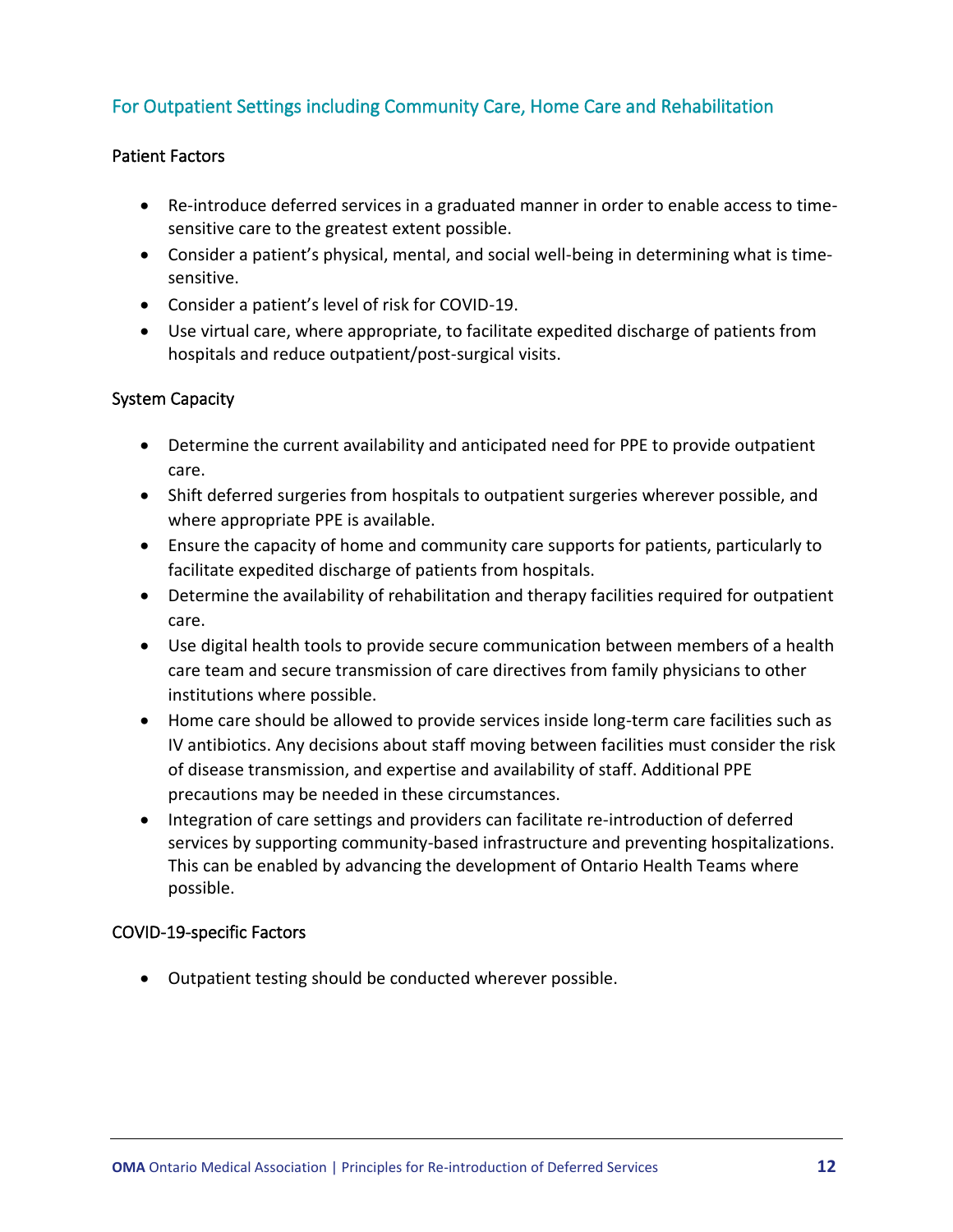# Part III: Communication Strategy

This part presents key considerations for communicating the re-introduction of deferred services to the public/patients:

- Provincial communication should be made by the Ministry of Health and other stakeholders to signal the change to available deferred services, indicate system readiness, ensure patients feel confident in safely accessing services, and reinforce that seeking care is less risky than avoiding it. Communication should also make clear that despite system readiness, individual health care settings may be ready to ramp up different services at different times, and patients should check with individual health care settings regarding availability of deferred services.
- Efforts should be made at the practice level to regularly give patients clear guidance and information regarding the ramping up deferred services, and to provide patients and staff with information regarding the safety precautions in place in the office.
- Template messages can be developed by the OMA to be shared with physicians.